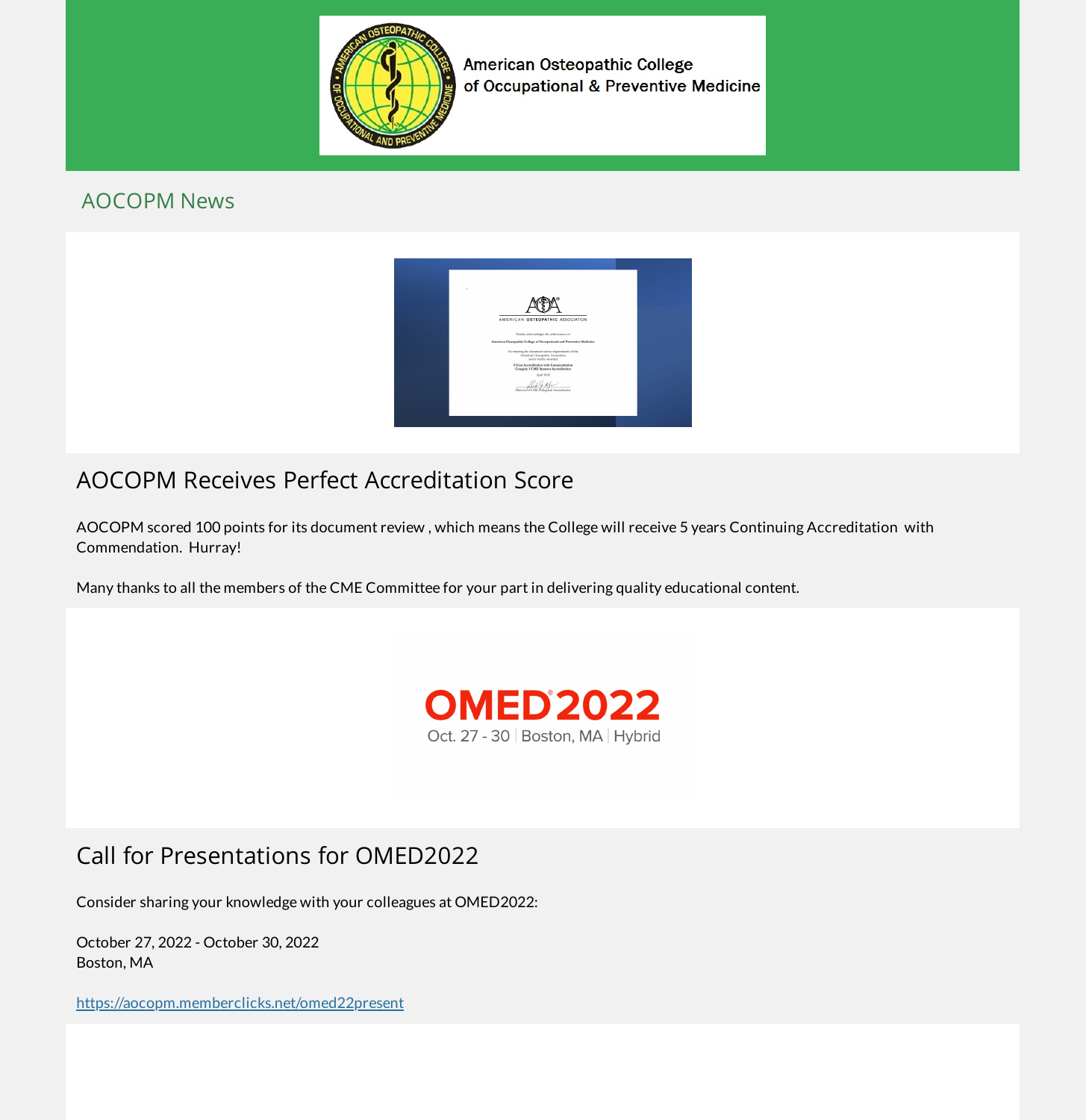

## New Series: Meet the AOCOPM

Keep watch for a new series of video interviews conducted by AOCOPM's own Corey James Morris, OMS-IV! They will appear on AOCOPM's FaceBook and Instagram accounts...and may show up during the Midyear Conference.



## OMED21 Content Now Available as a Self-Study Course

AOCOPM content from OMED21 is now available as a self-study course through the AOA. Earn up to 14.75 AOA 1-A or AMA CME credits. <https://aoa.coursehost.net/course/omed2021/occupational-and-preventive-medicine>



# Job Posting: Medical Director, Occupational Health

Medical Director for Occupational Health, St. Luke's Hospital, Saint Louis, Missouri: https://www.stlukes[stl.com/physicians/opportunities.html](https://www.stlukes-stl.com/physicians/opportunities.html)